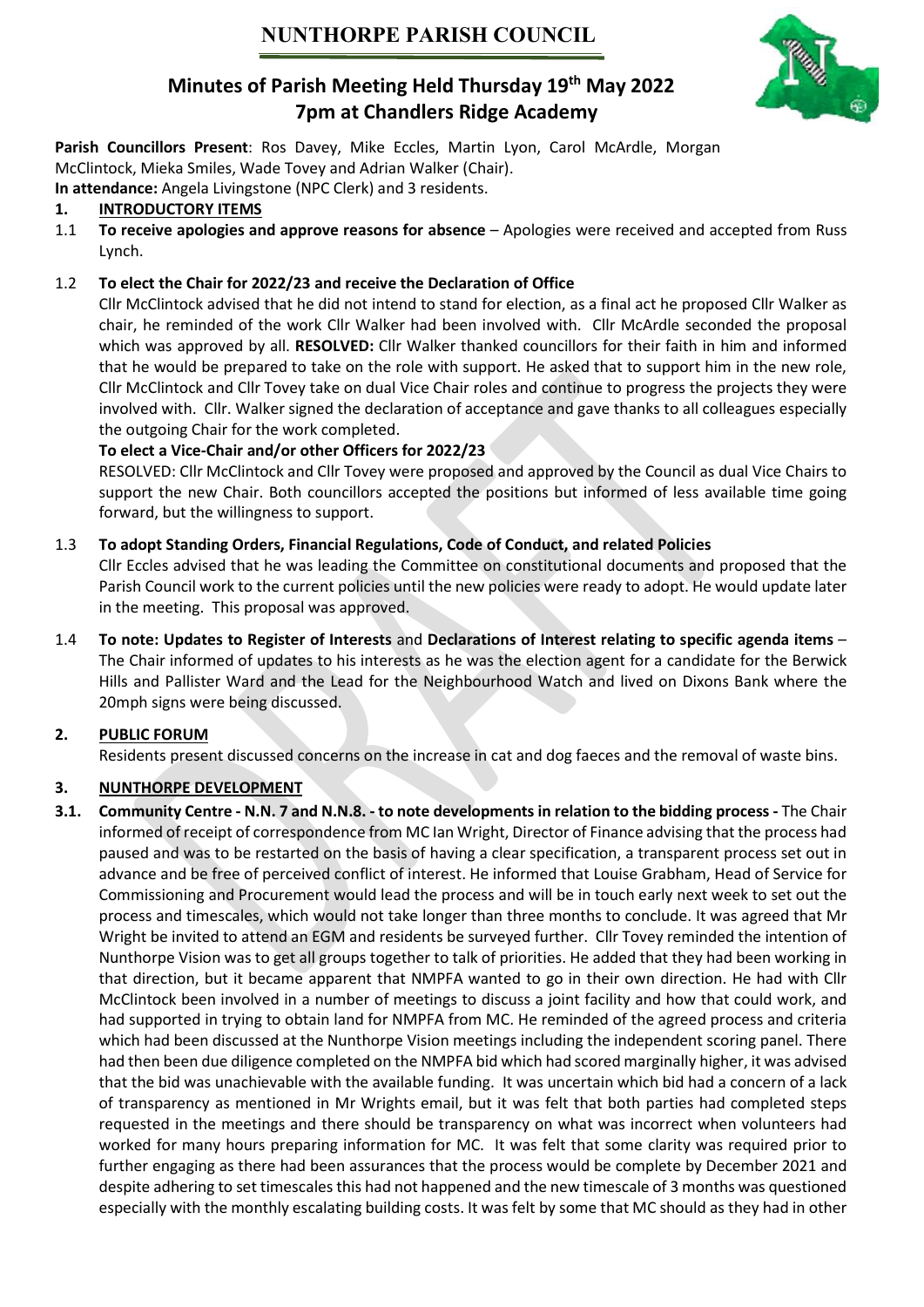parts of Middlesbrough build the centre and decide who would run this instead of expecting others to complete the actions and be told the process was not transparent. Cllr McClintock reminded that the Parish Council had been reluctant to be involved in a bid but had felt that the groups wanting to progress the Stokesley Road site needed the support. Cllr Smiles was asked to convey how unhappy the Parish Council were with the treatment of the process and the complexity of the process which had been introduced by MC. It was agreed that the consortium had done everything Mr Horniman had requested in the Nunthorpe Vision meetings. Mr Leyland informed that the Institute had advised that a Community Centre did not match with the sporting facility and did not comprehend why MC had accepted the proposal. The Chair stated concerns that the issue was splitting the community, and did not want to see unpleasantness on social media. It was agreed that whilst others in Nunthorpe had been critical the consortium had not retaliated and it was felt that some information should be shared with residents on the NMPFA failing because this could not be funded. It was agreed that Mr Wright be asked to attend a meeting to find where there was a fault in the process and a need for the full community to have a say on the facility and the use of public money. Questions for a survey would be looked at during the EGM. This was agreed by representatives of the consortium. ACTION: Clerk

- 3.2. Neighbourhood Plan N.N. 18. to note recent developments The Chair informed that the public consultation had commenced and ran until 4<sup>th</sup> July. Cllr Tovey reminded of support from Locality and both sides of Nunthorpe. The initial survey had 300 responses and there was information from the baseline study. Cllr Eccles offered to add a tab to the website to link to the consultation which was agreed. ACTION: Cllr Eccles
- 3.3. Overview to note any other strategic developments. Cllr McClintock advised that there were no other concerns, other than the strange road network application submitted by Persimmon. The Parish Council had objected but found that the application had been decided without going to committee. The Clerk had questioned the objection not showing on the portal and was advised objections were removed when a decision was made. Despite requesting information on when plans for the housing application would go to a committee, there was no information. Cllr Smiles was informed of a clash of meetings on 26<sup>th</sup> May at 2pm for the Nunthorpe Vision group and the Community Governance group. Cllr McClintock informed that he would speak with Mr Horniman regarding moving the Nunthorpe Vision meeting. **ACTION: Cllr McClintock**

#### 4. PROJECTS/ACTIVITIES for 2022-2023

#### 4.1 Platinum Jubilee

(a) To endorse the proposal for a permanent project to celebrate the Jubilee – The Chair informed that there had been previous discussions on providing a £1000 grant towards a memorial for the Jubilee and meetings for a clock at the railway station had been progressed. Cllr Smiles assured that there had been sufficient funding found to purchase this and details would be forwarded to the Clerk. **ACTION: Clir Smiles**  (b) To endorse proposals for events to celebrate the Jubilee – to have a number of events. As previously discussed, the Parish Council were supporting the Picnic in the Park event at the Avenue with a grant of £600. Cllr Tovey informed of discussions with Ms Emma Watson to use the Avenue school for a flat surface for the band and for toilets and electric. He had received funding from MC and support from Tesco via Cllr Lyon. He informed that the event would be held on Sunday  $5<sup>th</sup>$  from 12 noon  $-$  2pm. Access to the school would be via The Resolution gates. He reminded of the need for volunteers and if the weather forecast was terrible the possibility to cancel the event. He added that insurance was organised and Mr Leyland was delivering letters to homes around the venue. The Clerk was informed to pay £600 to NCC. ACTION: Volunteers/Clerk

- 4.2. Other Activities -To consider proposals for new projects or activities None at present.
- 5. CONTINUING PROJECTS / ACTIVITIES to note written updates, and to authorise Lead Councillors to take follow-up actions as indicated in their reports, as follows:
- 5.1. Trees, Flowers, Allotments and Waste Management, including agreement on responsibilities for the "Triangle Wood" at Church Lane (to be named "Jubilee Wood") – Waste Management - It was noted that a number of bins had been removed or replaced around Nunthorpe. Cllr McArdle had been progressing the matter and advised of support from Cllr Smiles. She informed of two bins, one on the bridleway and one at the rear of Whernside which had been removed not having been replaced and that the Area Teams had agreed to monitor the areas. She had offered to attend and look at venues for relocation. She stated that to date she had not seen black bags left at the bridleway but had noted an increase in unbagged faeces along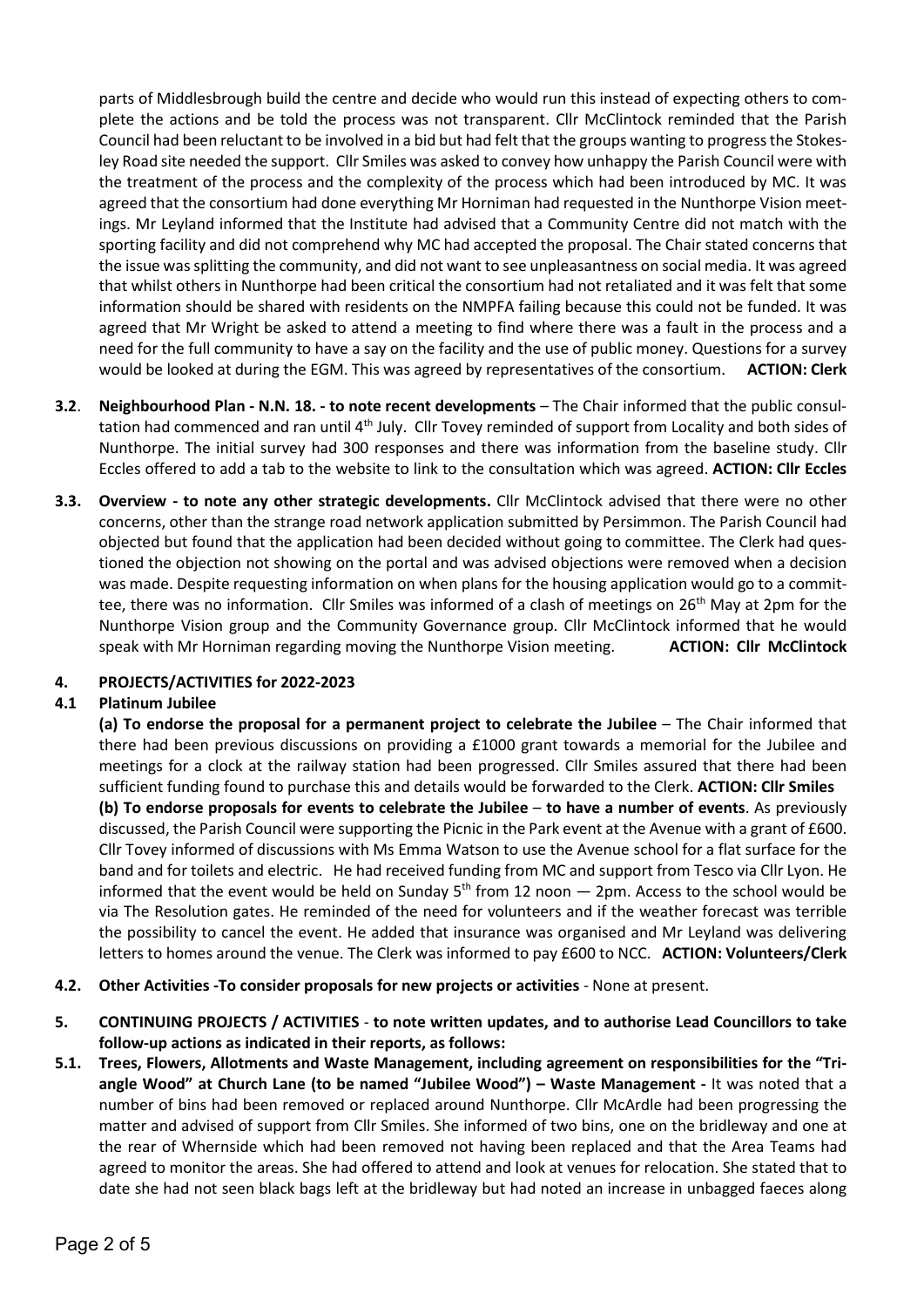the bridleway route. A resident informed that there had been no response to his query on the missing bins from MC. It was agreed that there was easy access to both of the bins which had not been replaced for the waste team. Dog walkers were likely to need to walk into the play area to use the bin located there in replacement of the missing bin at the rear of Whernside. Cllr Smiles to progress. The Chair questioned if there was any progress on the train bin for the Avenue play area. Cllr Tovey informed that funding had been approved but MC had refused to empty the recycling bin despite the green agenda. ACTION: Cllr Smiles

5.1.1Triangle wood – MC had agreed to engage an approved contractor to undertake the works required to trees in the wood and supervise work completed. A friends of the wood group was to be looked at, however OurGreenways was already involved. Paths through the wood would be progressed, this was private land opposed to open land. The wood would become available for volunteers with separate insurance and for public use through MC insurance. A name of Jubilee Wood had been agreed and a sign and map would be ordered together with some benches from donations. Cllr Eccles questioned who would own the land. Cllr Tovey advised that Ourgreenways were leading this with support of the Parish Council and Community Council. Cllr Smiles informed that Fairy Dell was MC owned and run by volunteers. It was reminded that Cllr Tovey had secured £9,000 funding to enable the works to be completed to open the wood. £1,000 had been agreed by NPC, there was uncertainty who this would be paid to, probably direct to MC.

 Flowers planting for the jubilee – there had been many emails and concern on the availability of the plants but Cllr Tovey had organised collection of 340 plants from Arcadia the following day with more expected the following week. This would enable the planned planting to commence. It was noted that MC had been and planted some areas which were felt to be poor quality. A schedule of planting needed to be agreed and the Clerk was asked to add as an agenda item. ACTION: Agenda item.

- 5.2. Public Rights of Way and Bridleways- Cllr McArdle updated on issues dating back 20 years and the path remaining unregistered as a PRoW. NPC had been trying hard to get a conclusion, and had looked at a DMMO, with vast amounts of evidence available. Cllr Smiles had then informed that a paper was going to the Executive Committee and she hoped that MC would commence the DMMO process. Cllr McClintock questioned if NPC should send details of concerns to the Executive Committee. Cllr Smiles to request a draft of the paper to come to NPC. Cllr McArdle to write with summary and Cllr Smiles to ensure that the support of residents was understood and the degree of conflict created. ACTION: Cllr Smiles / Cllr McArdle
- 5.3. Traffic Poole roundabout was discussed with the major issue being the difference of opinion on the lack of lanes and road markings. MC had stated that this was not a concern. It was agreed that NPC had informed of the concerns on a number of occasions and MC felt there was no issue, except the need for a new sign for the new road from the roundabout. Dixons Bank new speed limit signs had been erected which were very small and NPC had written requesting flashing speed signs. Cllr Cooper had responded that the Police should be asked to enforce the speed. It was agreed by all Councillors that enforcement was not wanted before people were educated on the new speed limit, preferably with a flashing sign. Cllr Smiles informed that SpeedWatch exercises were to commence shortly. There had been concerns that this did not result in enforcement, Cllr Smiles informed that if a volunteer took down the vehicle information this could be passed to the police and if they were caught again within 12 months, Police could seize the vehicle. There had been a report of inconsiderate school parking from a resident and it was discussed that new markings were shortly to be added near corners at schools and Street Wardens would attend if contacted. The Chair was to liaise with Cllr Smiles and ensure a response was sent to the resident. Action of the sense is a sense of the smiles ensure a response was
- 5.4. Crime and Anti-social Behaviour A report showed that there had been car break-ins and a couple of thefts in the area. Social media created a high level of awareness and arrests had been made. It was accepted that incident numbers in Nunthorpe were low but perception of higher crime due to social media posts was a concern for some vulnerable residents. New CCTV which the Chair and the Parish Council had been progressing for the Southern Cross junction had been approved. The Chair informed of numbers increasing to 700 followers for the Neighbourhood Watch and requested approval from NPC for a meeting with Mr Steve Turner, which was agreed. **ACTION: Chair**

### 6. TO CONFIRM THE MINUTES OF THE MEETING HELD ON 17<sup>TH</sup> MARCH 2022 AS TRUE AND CORRECT RECORDS, AND RECEIVE INFORMATION ON MATTERS ARISING

- 6.1 Resolved: to approve the minutes of the Council meeting held on 17<sup>th</sup> March 2022 as true and accurate records.
- 6.2 Receive updates on MATTERS ARISING not placed elsewhere in the agenda None

### 7. To note WRITTEN REPORTS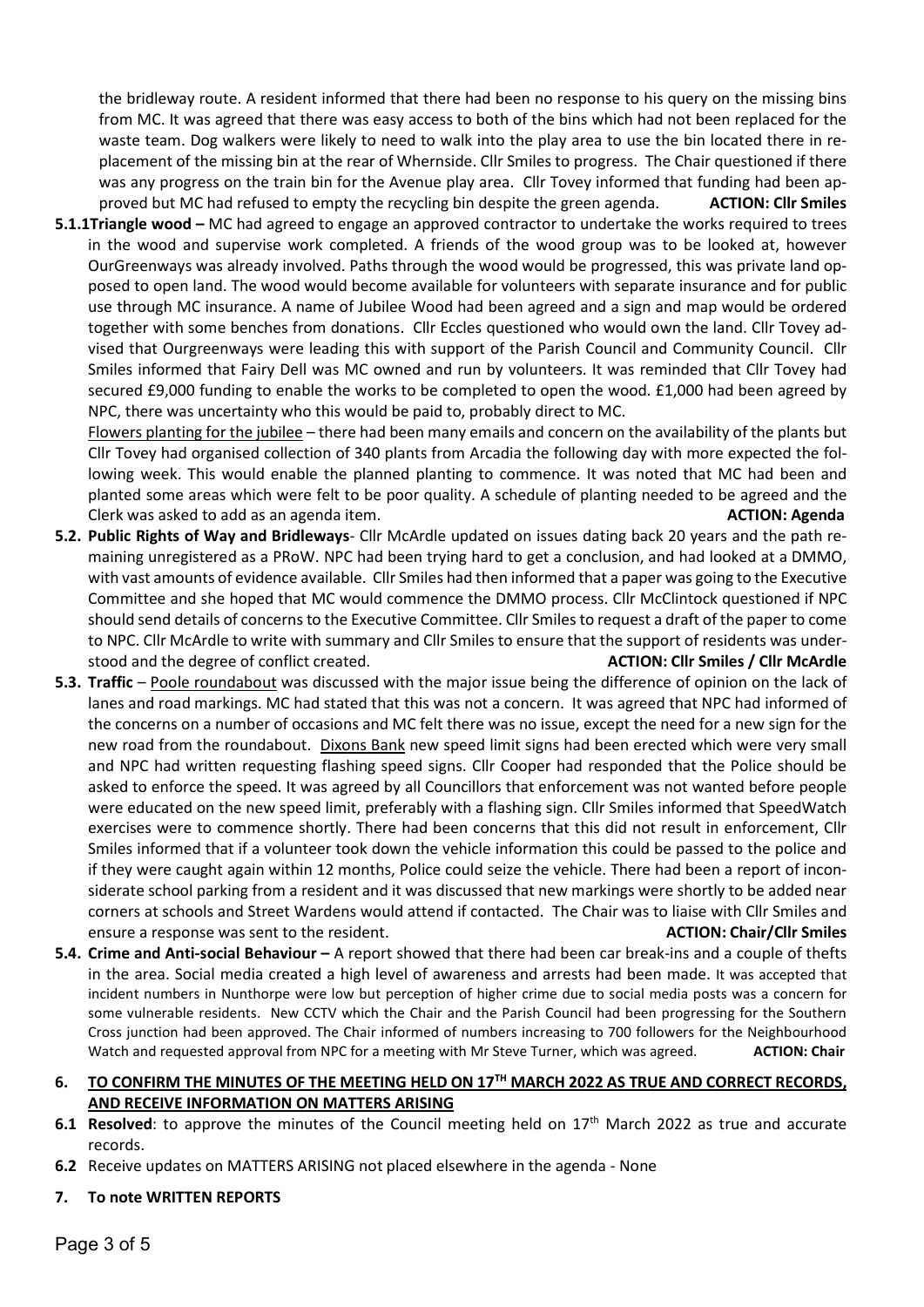- 7.1. Chair's Report The previous Chair advised that no item required further action from the correspondence.
- 7.2. Clerk's Report, including Correspondence Report
- 7.3. Ward Councillors' Reports Cllr Smiles had forwarded a report to Councillors.
- 7.4. NMPFA Minutes The Clerk had requested minutes and was informed that they were available on the website. Councillors expressed disappointment on the comments made in the email.

#### 8. PLANNING / LICENSING APPLICATIONS - to review applications received

### 8.1 Updates

 (a) Levington Wynd (20/0597) Cllr Smiles gave an update from Mr Clarke, the resident had asked to submit a revised scheme but compliance would be sought if this was not forthcoming at an early date.

(b) Nunthorpe Hall (21/0005/6) – No Update. Cllr McArdle to progress. ACTION: Cllr McArdle (c) Bromley Hill Close (20/0366) – Cllr McClintock informed that residents had complained regarding materials used for cladding and roofing, the Parish Council had not initially objected to the application as it was expected that MC would enforce the correct materials being used. He would write to the resident again informing that the Planning Dept had made a decision and this was not reversable. ACTION: Cllr McClintock (d) Enforcement Issues -None

### 8.2 New Applications - Councillors discussed the applications received.

- (a) 22/0286/FUL 7, Cotcliffe Way Single Storey Rear Orangery/Conservatory Extension
- (b) 22/0288/FUL119A, Guisborough Road, The erection of a single/two storey extension to the rear
- (c) 22/0277/FUL11, Kilvington Grove Detached garage and boundary wall.
- (d) 22/0270/MAJ Land South West of Grey Towers Farm proposed development of 10 dwellings
- (e) 22/0202/FUL 8 Hampton Close Single storey extension to front of bungalow
- (f) 22/0261/FUL 6, Cotcliffe Way Solar Panel to Roof of Front Elevation
- (g) 22/0209/VAR Phase 6, Grey Towers Variation of condition 2 (Approved Plans) on app 19/0328/VAR
- (h) 22/0198/FUL 1, Clevegate Single storey extension to front and side
- (i) 22/0201/FUL 116, Guisborough Rd Single storey extension to rear inc balcony, two story extension
- (j) 22/0221/PNH 14, Rookwood Road Single storey extension to rear (Height eaves length)
- (k) 22/0194/FUL 25, Collingham Drive Single storey rear extension
- (l) 22/0240/FUL Grey Towers Village Retrospective 2m high wall and approval for facing-materials Councillors agreed that there were no concerns on applications except item d and l.

Item d - There had been issues faced with the Planning officer turning a request for information into a FOI request. Cllr McArdle felt that the Parish Council would already hold all of the information from the applications. She stated that the land appeared to have been sold on once more and the previous reasons for refusal had been addressed in some areas. The movement of the PRoW was mentioned as a concern and an objection was agreed. Item l - Retrospective application for a wall at Grey Towers village, this was outside of the Parish Boundary but an area of concern. An objection had been submitted on the type of material used which did not fit with the rest of the development. Cllr McArdle did appreciate that when the hawthorn hedge grew this would be obscured. Councillors ratified the objection. ACTION: Cllr McArdle

#### 8.3. Proposals

(a) Pharmacy adjacent to Medical Centre – Councillors discussed the correspondence requesting support for a new pharmacy to be built next to the doctor's surgery. Cllr Eccles informed that Assura were progressing leasing this facility. Cllr Smiles added that this was a costly process for the pharmacy to be involved in. A resident commented that the chemist did not need to be in the same location as the prescriptions were sent to the preferred chemists to be collected at a later time. RESOLVED: the Parish Council had supported the original plan which included a chemist but were not in a position to comment or support a specific person. This would be looked at if a planning application came to the council, response to be sent. ACTION: Cllr McArdle/Cllr Eccles

(b) Ford Close Proposals at Brass Castle Lane from Barton Willmore – Cllr McArdle informed that she had not received any further information after the consultation event. This was in the Local Plan and appeared to be an improved site with less properties than the previous development suggested. However, the bungalows were very large executive type and she was unconvinced these met Marton West needs.

#### 9. PARISH COUNCIL CONSTITUTION AND ORGANISATION

9.1. Financial Report - Income/Expenditure - The Clerk advised on the following financial matters. Expenditure: Paid with prior agreement Parish Clerk wage direct debit. Payment received MC £20,714